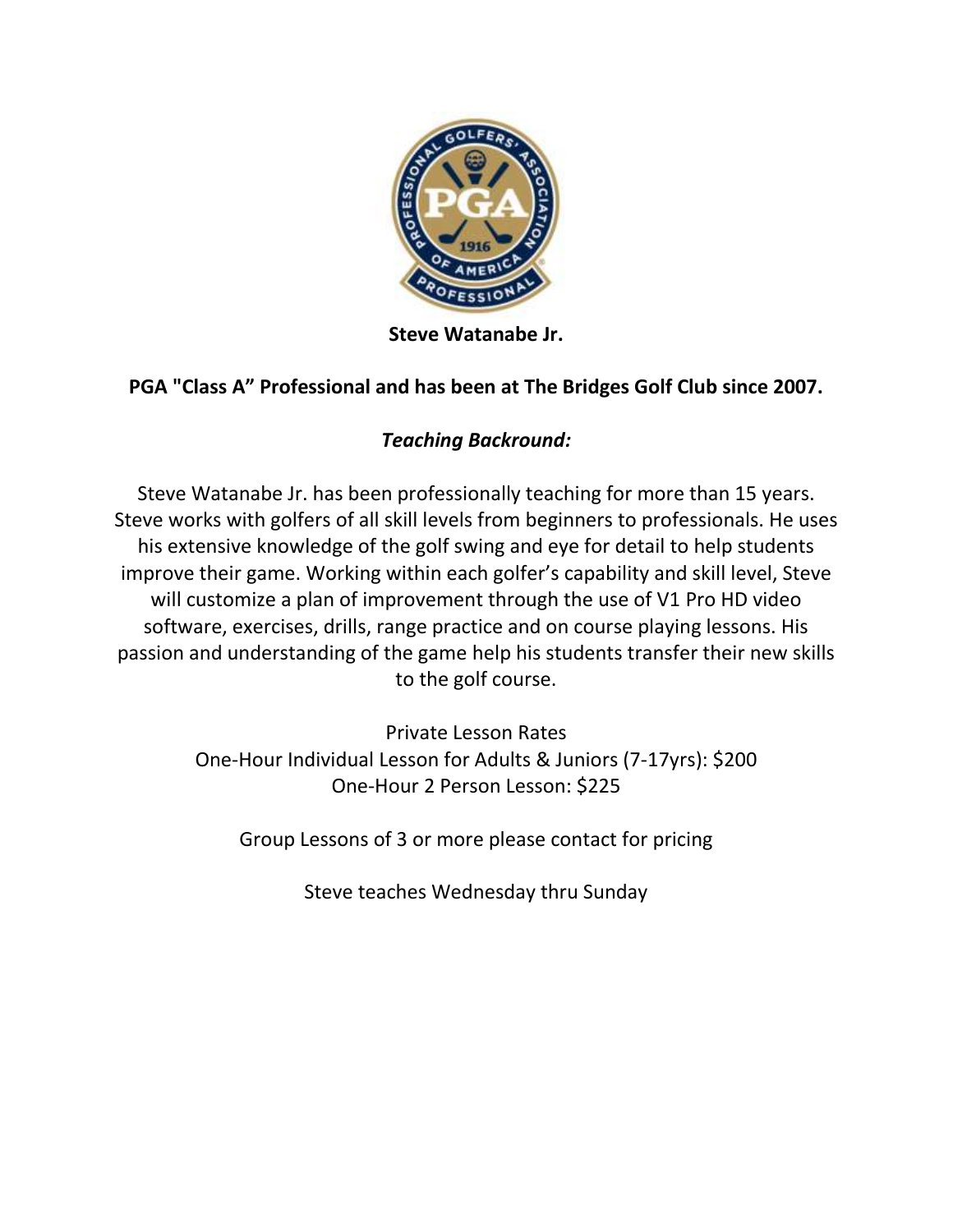

Steve was recruited to be a Titleist Certified Club Fitter in 2007 and now directs the Titleist Advanced Fitting Center at The Bridges Golf Club. His in-depth knowledge of the golf swing and professional training enable consumers to select the best clubs to fit their game. Receiving the latest technology direct from Titleist headquarters in Carlsbad, California allows Steve to fit with the most cutting-edge equipment in both "Right and Left" hand.

Full Bag fitting takes about 2 hours and fits for Set Composition, Shaft, Flex, Length, Loft, Lie & Grip

Titleist Fitting Fee for Adults & Juniors: \$200 per hour

Steve fits Wednesday thru Sunday



Steve is also a SeeMore Putter "Silver Certified" Instructor and Fitter for those in need of specific putting equipment. Instruction & fitting fee is the same as the Private Lesson rates listed above.